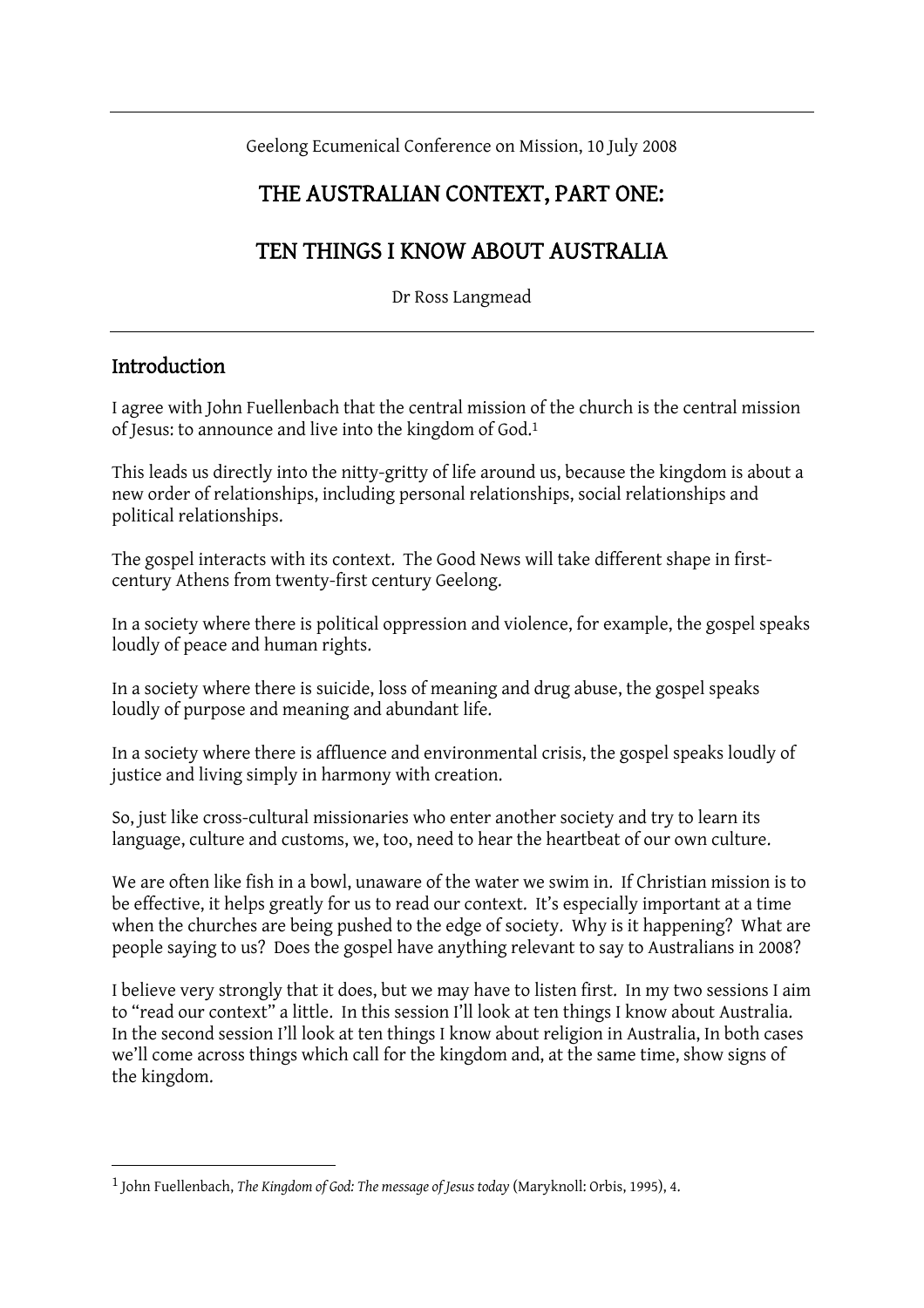### 1. The European invasion still haunts us

There are two foundational facts about the European settlement of Australia in 1788 which affect us to this day.

The first is that none of the first settlers really wanted to be here. They saw this place as a harsh outdoor prison, situated at the end of the world, for the scum of Britain and those who had to look after them. As a result, Australians are not as patriotic as the Americans. We don't have a long and proud history like Britain. And we've generally clung to the edge of the continent, living in cities, while at the same time admiring the pioneer spirit of those who live in the bush. We've been called exiles, migrants, Europeans in Asia. Who are we and do we really belong here?

The second foundational fact is more important. We Europeans

- invaded this land without a treaty,
- shot and killed the indigenous people when they resisted,
- moved them off their land,
- introduced diseases which wiped them out by the thousands,
- destroyed most of their culture,
- treated them as invisible,
- discriminated against them,<br>• led them to despair and hope
- led them to despair and hopelessness,
- introduced them to alcoholism and welfare dependence,
- let them languish in third-world conditions,
- removed their children and
- denied their claims to land.

 $\overline{a}$ 

Only this year has an official apology been given by the federal government for one aspect of this mistreatment, the removal of children. It's a good start and the political mood is changing.

I agree with Norman Habel that Australia will only find its soul as a nation when the long journey of reconciliation is taken, involving personal relationships between indigenous and non-indigenous people, symbolic actions of healing, justice, a treaty, compensation, and practical steps in health, education, housing and so on.2 The churches have a central role in this, because reconciliation is at the heart of the kingdom of God.3

# 2. We swing between brashness and uncertainty

I once visited a seminary in the US where two Australian doctoral students had studied. Both were politically radical and had big personalities. One looked like a bushranger and the other you may know —John Smith, of the God's Squad Motorcycle Club. He went around in leathers and was always analysing rock music and the popular culture scene. When I turned up the Americans said, "You're not very Australian. You're quiet!".

<sup>2</sup> Norman C Habel, *Reconciliation: Searching for Australia's soul* (Sydney: HarperCollins, 1999).

<sup>3</sup> Ross Langmead, 'Transformed relationships: Reconciliation as the central model for mission', *Mission Studies* 25.1 (June 2008), 5-20.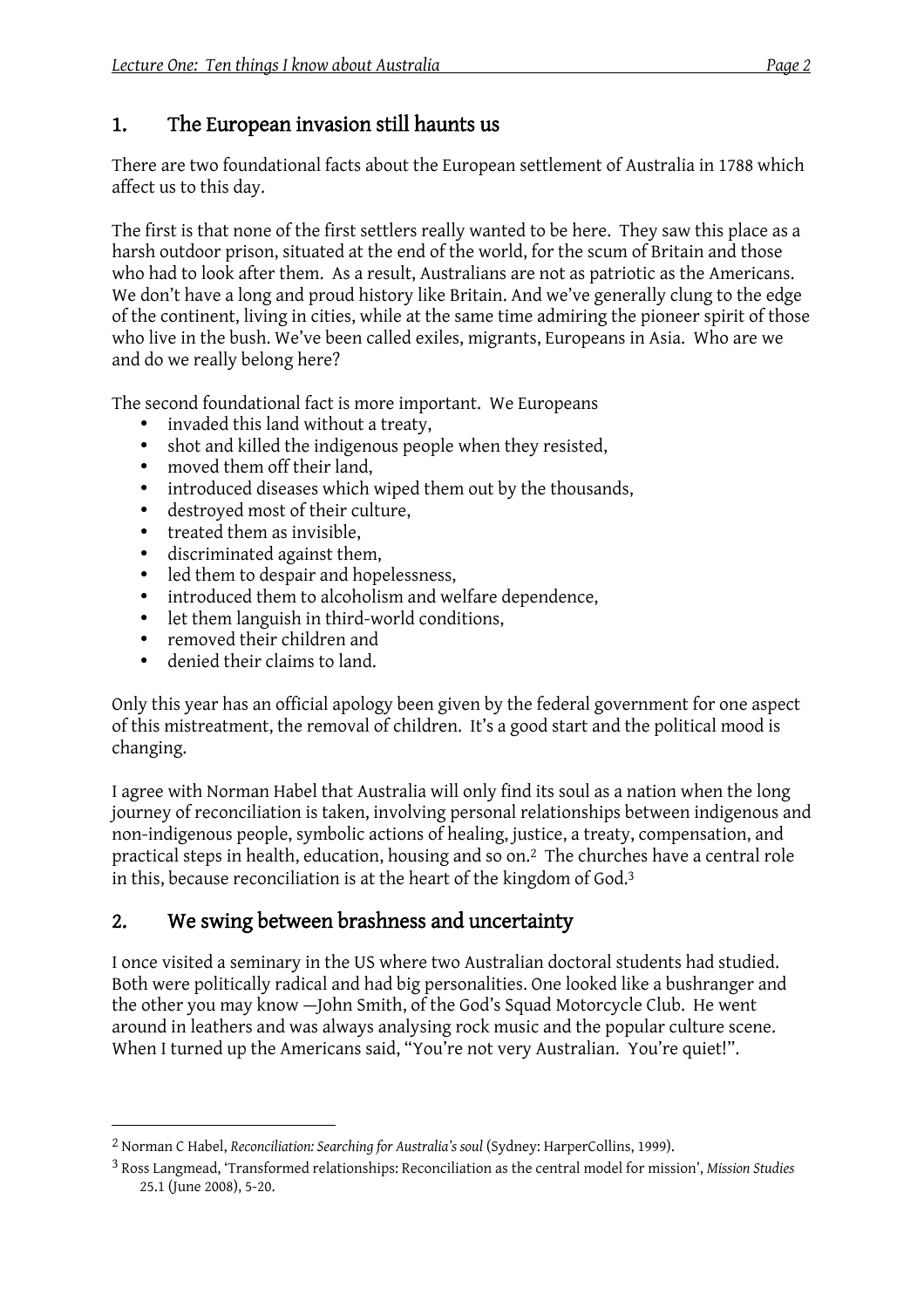The world often sees us as a bunch of Crocodile Dundees or Steve Irwins. Some of it is endearing. We're informal, egalitarian, anti-authoritarian, and so on. Some of it is ugly the drinking, the low-brow behaviour, the loud Australian.

But if we peel back the layers a bit, we find a great deal of cultural uncertainty. We constantly compare ourselves to others. We excel in sport rather than science or the arts. We sell Uluru and uranium to the world — things that are there, rather than things we do or invent.

Our culture is relatively young. Like an adolescent we swing between overconfidence and being unsure of ourselves. Binge drinking is widespread, particularly among young people, which suggests that in order to socialise and feel OK we need to get smashed first.

How will our culture hear that because God loves and accepts us as we are, we don't have to try so hard or be so anxious. Fifty years ago Richard Niebuhr wrote a little book called *Christ and Culture*, in which he suggested that the gospel neither totally condemns any culture; nor does it baptise any culture. Some like the idea of the gospel "fulfilling" a culture. Niebuhr chose the term "transforming" a culture, which involves challenging what is bad and fulfilling what is good.<sup>4</sup>

Australian culture, like any other, is a mixture. It partially reflects some aspects of the kingdom of God  $-$  such as our egalitarianism and mateship  $-$  and at the same time (we would say from our Christian perspective) it will search for its soul until it grows up into maturity, caring for its poor, passing on meaning to its young people, realising that its ugliest characteristics reflect a shallow and destructive side of our national psyche.

### 3. We're swept up in global trends

Even though we have a distinct Australian culture and are unique in being in the Southern Hemisphere right next door to Asia, we're also a classic example of wider western culture. We borrow from Britain, particularly in our heritage. And we borrow from the US, whose global cultural influences are incredibly widely felt.

You can get most American TV shows in the jungles of Africa or villages of Asia. The main characteristics of most western nations are that we are rich, former colonisers, Christian in heritage and of broadly Caucasian stock. If the world were a village of a hundred people, only two or three people in that village would be as wealthy and powerful and educated as we are in this room today.

The first result of being in the rich corner when most people are in the poor corner is that others want to *migrate here*. All over the world people are starving, dying through violent conflict and oppressed by undemocratic governments. As a nation we've had our moral fibre tested by desperate asylum seekers landing on our shores. The church has been a consistent voice for tolerance and welcome, based on the gospel call to care for the needy.

The second result of being western is the historical baggage of being known as Christian, imperialistic and thinking we run the world. We are *caught up in conflicts* such as in the Middle East, Iraq and Afghanistan. For some reason Australia has been historically eager to

<sup>4</sup> H Richard Niebuhr, *Christ and culture* (New York: Harper, 1951).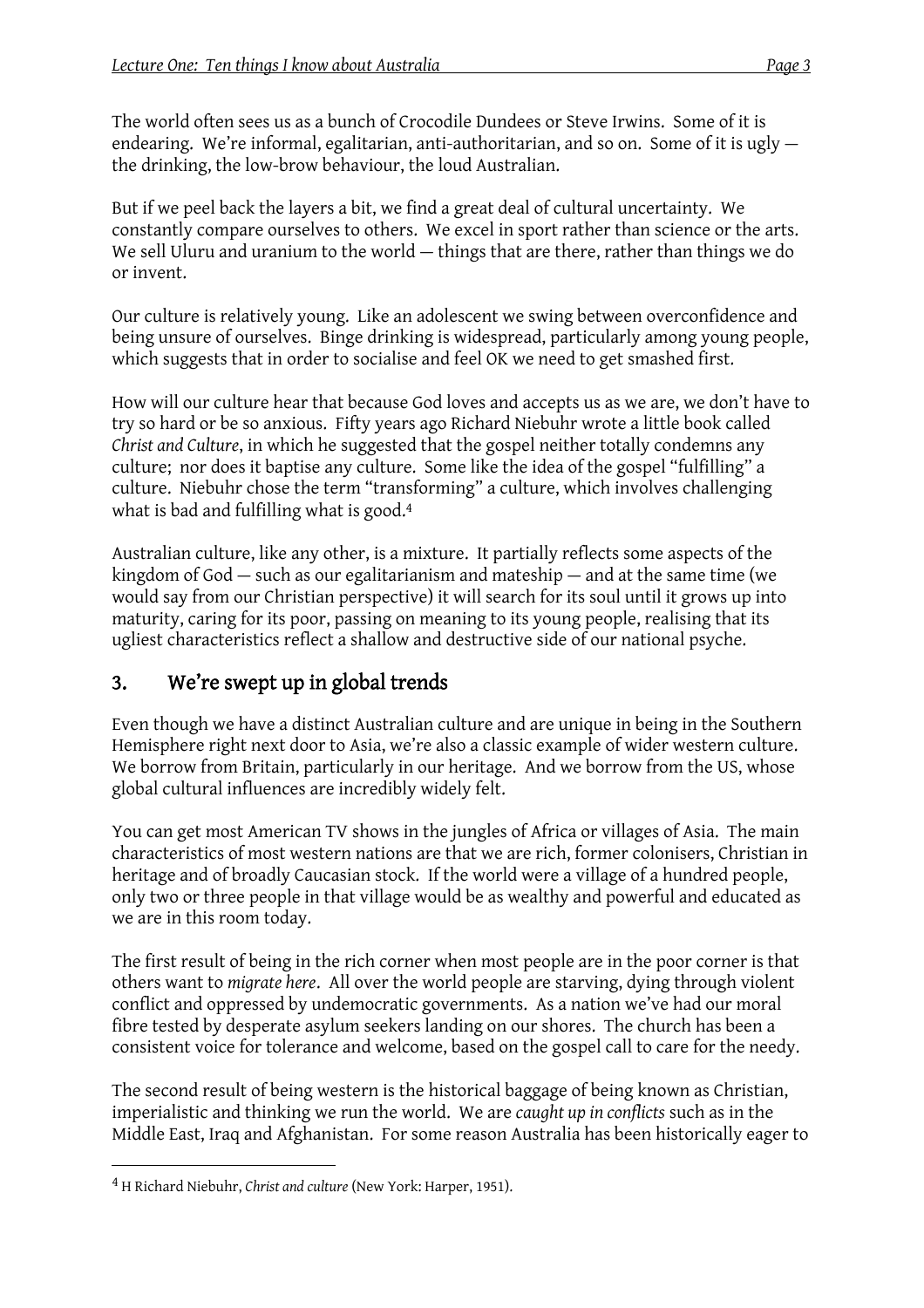fight other people's wars, from the Boer War to World War One and Korea. Now that militant Islam is engaging in terrorism all over the world, we are caught up in that too, with many Australians targeted in the 2002 Bali bombings and lots of low-level tensions in our society since the September 2001 massacres in the US. There is a global atmosphere of fear in the West, and we're spending billions on anti-terrorist measures. We're giving up certain civil liberties in order to capture terrorists. Some people are even defending torture, so strong is the sense that we face a new and insidious threat. The gospel message of love overcoming fear is very relevant here. What might the churches contribute in dialogue and peacemaking?

The third global trend we are caught up in, particularly as a rich, industrialised nation is *the environmental crisis*. It is, of course, saturating our news at the moment as we adjust to the costs of addressing climate change. I'll say a bit more about this later.

#### 4. The young think differently from their parents

The time has come for me to be more careful in talking about "Australian culture" as if there is one such culture, because we live in a complicated pattern of overlapping cultures or sub-cultures. Indeed the fragmentation of society is one the results of the individualism of modern culture.

I'm not going to use the term "postmodernism", because no-one agrees on what it means. And I'm not going to say that all members of the "Builder Generation" and "Baby Boomers" think one way and all of "Generation X and Y" think another way, because that is simplistic. But there are real differences between the generations, even if there is also real diversity within each generation.

If the church is to listen to the younger generations we will need to appreciate what world it is they live in. Anything I say here will be too simple. But their world is one of fragmentation and choices. They value their individuality. They are highly-stimulated by media — mobile phones, SMS, iPods, DVDs, CDs, TV, computers, the Internet, Facebook, Youtube. They are the best educated generation. They face economic barriers their parents never faced as housing and education gets more expensive. They live with constant change. Their world is saturated with images, celebrities, information overload and rubbish alongside quality. They highly value connecting with friends and family, and they seek community in various ways. They don't much go for institutions and long-term commitments. It seems natural for most of them to see truth as relative rather than absolute. They often see knowledge as partial rather than complete, and they have learned to see who's saying something before they decide whether it's true. They are less interested in overarching frameworks of belief than in what works or what brings a satisfying experience. They are less sceptical about God, the mysterious, the supernatural and alternative therapies than previous generations. Hugh Mackay calls them the "Options Generation", but paradoxically, they are facing many obstacles in exercising the options ahead of them.5

<sup>5</sup> Hugh Mackay, *Generations: Baby boomers, their parents and their children* (Sydney: Pan Macmillan, 1997), 135- 176.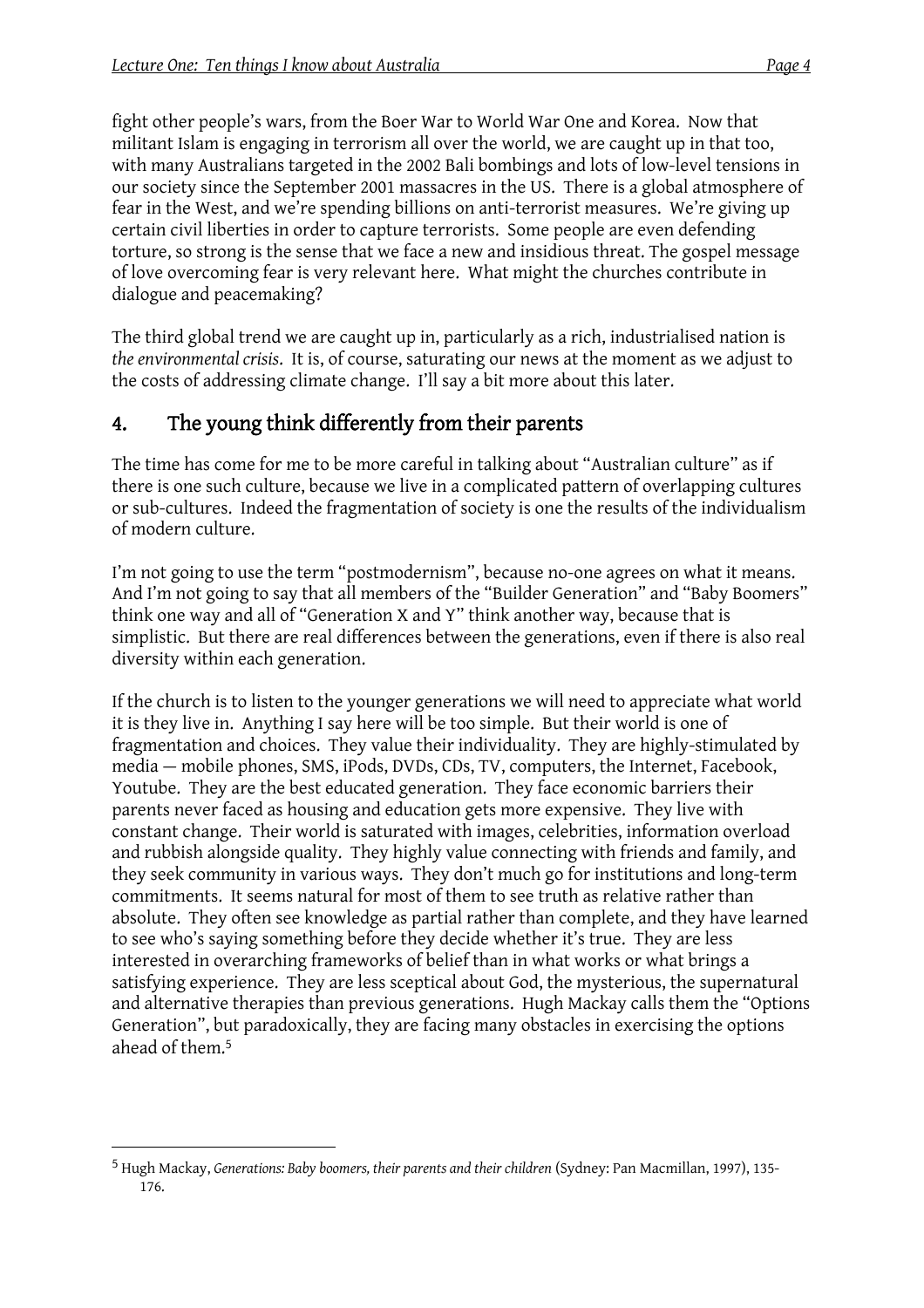I'd like to add that I have the privilege of knowing many young people who share some of these characteristics but also show characteristics of every younger generation: idealism, abundant energy, resilience and hope.

Given that the age profile of church attenders is older than that of Australia generally, we need to listen carefully to the young. Not only are they the future of our society, they may be bearing aspects of the gospel message *to* the church, particularly in seeing the world in relational terms rather than institutional terms.

### 5. Our lifestyles and social roles are changing rapidly

As recently as the 1950s the place of a woman was in the home. The term "feminism" has come and gone, and now we have a paradoxical mix of feisty female independence and a revival of the raunch culture, including some who even argue that prostitution is an example of a woman choosing to earn big money and be independent.

After a slow start, the "sensitive male" has grown as a species. The big litmus test, I reckon, is whether an AFL footballer attends the birth of his baby or plays footy, and more and more the mother and baby come first.

The recent sexual revolution has been huge. In one generation marriage has gone from the norm to optional. Extra-marital sex and homosexuality, once matters to hide, are now so widely accepted as to be hardly worthy of notice in the media. Divorce and remarriage is now widespread, even within the church. We all know from personal experience how complicated life can get, simply organising who is invited to a family wedding or where the kids are spending Christmas dinner.

Households are smaller and vary much more. About a quarter of Australian households are one-person households, and another quarter consist of just two people.6 Households containing mum, dad and kids have shrunk from being the vast majority to less than half of all households.

We used to work for one employer for many years, even our whole working life. Now, we not only change frequently, but many of us are part-time or casual. Shifts are at all times of the day and week and our lives are complex. A large proportion of us are working longer hours, affecting our relationships and our availability to contribute to the church and community.

Summing up these and dozens of other lifestyle trends, there is no longer one moral framework which guides society as it did a hundred years ago and stretching back for centuries. Moral relativism means we have to construct our own ethics and our own path in relationships. For some this is liberating; for others, the ambiguity and confusion is deeply threatening.

Is the gospel an absolutist option, laying down the rules, or does it give guidelines such as love and justice in helping us to grow towards moral autonomy? The church's response so

<sup>6</sup> Hugh Mackay, *Advance Australia — where?: How we've changed, why we've changed, and what will happen next?* (Sydney: Hachette Australia, 2007), 210-211.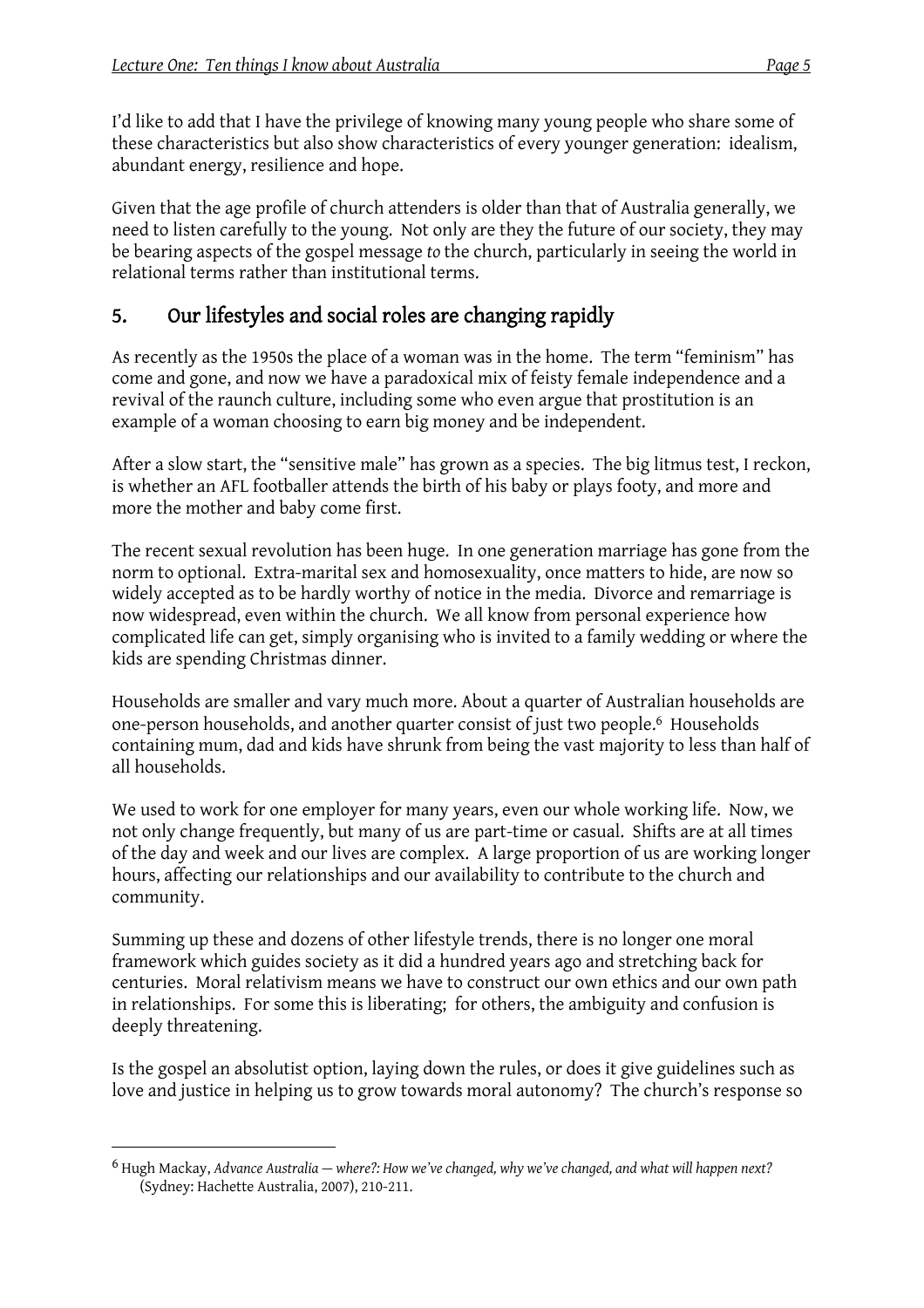far has generally been characterised as negative and life-denying, whereas we see our message as life-giving and bringing freedom through obedience to God's ways.

#### 6. We abound in cultural diversity

We all know that Australia is one of the world's most multicultural societies. I travel by train in the western suburbs a lot and on some trains you'll hardly see an Anglo-Aussie face. I shop in Footscray and the world has come to my door. I eat in Sydney Rd, Brunswick and there are a dozen cuisines within two or three blocks.

We've undergone an astonishing transformation since abolishing the White Australia policy only thirty-six years ago and adopting multiculturalism as the official policy, the only nation other than Canada to do so.

- Since 1945 more than six and a half million migrants have come, which means that half of our population increase since 1945 (from seven to twenty million) has been due to migration.
- Nearly one in four Australians were born overseas.
- Melbourne and Sydney are the most multicultural. In Melbourne 29% were born overseas, and 25% speak a language other than English at home.7
- The Geelong figures are lower, with 21% born overseas and 14% speaking a language other than English at home. <sup>8</sup> I noticed from the Geelong figures that, other than from the United Kingdom, there is no one large migrant group — they're spread thinly and evenly, so the multicultural reality of Australia has affected provincial cites less than the capital cities, and country towns even less.
- One in ten have come under the humanitarian program (refugees and their families).9
- Now migrants come from all over the world. In 2005-6 they came from 200 countries.
- This year more than 150,000 will come under the 'skilled migrants' program and 13,000 under the humanitarian program.10

There has always been an undercurrent of racism in Australian history, and inter-racial tension surfaces from time to time. But I find it remarkable the extent to which we are able to live in harmony in Australia. The challenge to the churches is to reflect that diversity in our membership, because many churches are Anglo-Australian enclaves. Some Anglo-Australian Christians complain that migrants form their own mono-cultural churches, but the most numerous mono-cultural churches are actually Anglo-Australian.

<sup>7</sup> www.about-australia.com/facts/victoria/demographics.

<sup>8</sup> http://www.geelongaustralia.com.au/library/pdf/5054/60.pdf.

<sup>9</sup> These figures and most of those that follow are from "Key Facts in Immigration, Fact Sheet 2", www.immi.gov.au/media/fact-sheets/02key.htm.

<sup>10 &</sup>quot;Migration Program Planning Levels, Fact Sheet 20", www.immi.gov.au/media/factsheets/20planning.htm.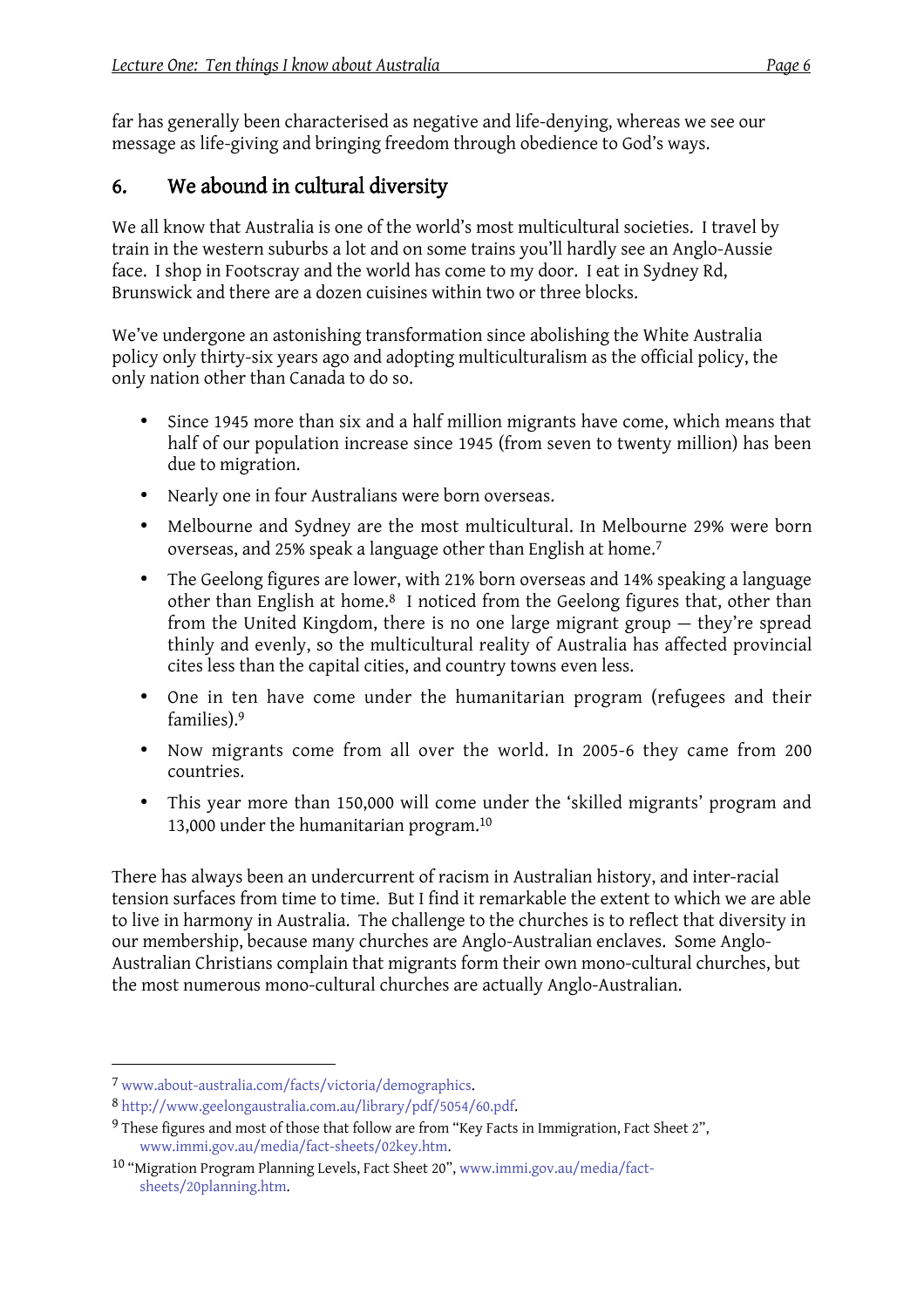Despite the resistance of Israel in the Old Testament, the Bible clearly points to the mission of God to both enjoy diversity and express unity across cultural and ethnic barriers, and parts of the church are reflecting this mission very well, while others remain comfortable in isolation.

## 7. The wealth and power gap is growing

A significant shift has occurred in Australia since the 1960s, when more than half of the population were "middle-class" in more ways than one but particularly in terms of income and wealth. Those who were poor and those who were rich were small percentages.

But now the middle has shrunk and there are many more rich people and many more poor people. Our sense that we are all equal in value has taken a battering as we've become a society of "haves" and "have nots". People in Braybrook always experienced life differently from people in Brighton, but now their worlds are completely different.

As our economy has boomed the rich have become much richer. Trade Unions have been weakened, workers' conditions have been stripped away and wages have been kept low in some jobs while they have climbed in others.

The top 20% of households earn 45% of the income and hold 60% of the wealth. It's true that we've all become better off. Compared to ten years ago we are on average 25% better off in real terms. But the average increase for the poorest 10% has only been \$29 per week (in real terms), whereas the top 10% are \$256 per week better off.11

What does this mean for a society built on the myths of pioneers helping each other in drought, flood and fire?

We still dig deep and give generously in emergencies, but in terms of regular philanthropy — systematic giving to charities — we lag behind both America and Europe. While Australia became significantly more affluent in the last ten years, giving to charities hardly grew at all.12 Despite our government committing decades ago to the United Nations recommended level of overseas aid — 0.7% of our national Gross Domestic Product — we got as low as 0.24% five years ago and only in the last budget has there been a recommitment and a substantial increase to 0.32%.

The gospel has a great deal to say about justice and the way we treat the poor. It even has lots to say about sitting on wealth and not giving it away. Will the church, by its example as well as in its preaching, lead the way in addressing the growing gap between the rich and the poor, or will our society continue to grow apart, straining and exploding as the poor grow resentful and the rich barricade themselves behind gated properties?

# 8. Politically we hover around the centre

Within this room we probably vary greatly in how we assess the centrist politics that dominate Australia. By "centrist" I mean that governments, whether Liberal or Labour,

<sup>11</sup> Mackay, *Advance Australia — where?*, 84.

<sup>12</sup> http://news.smh.com.au/business/australia-stingy-on-philanthropy-front-20080310-1yfz.html.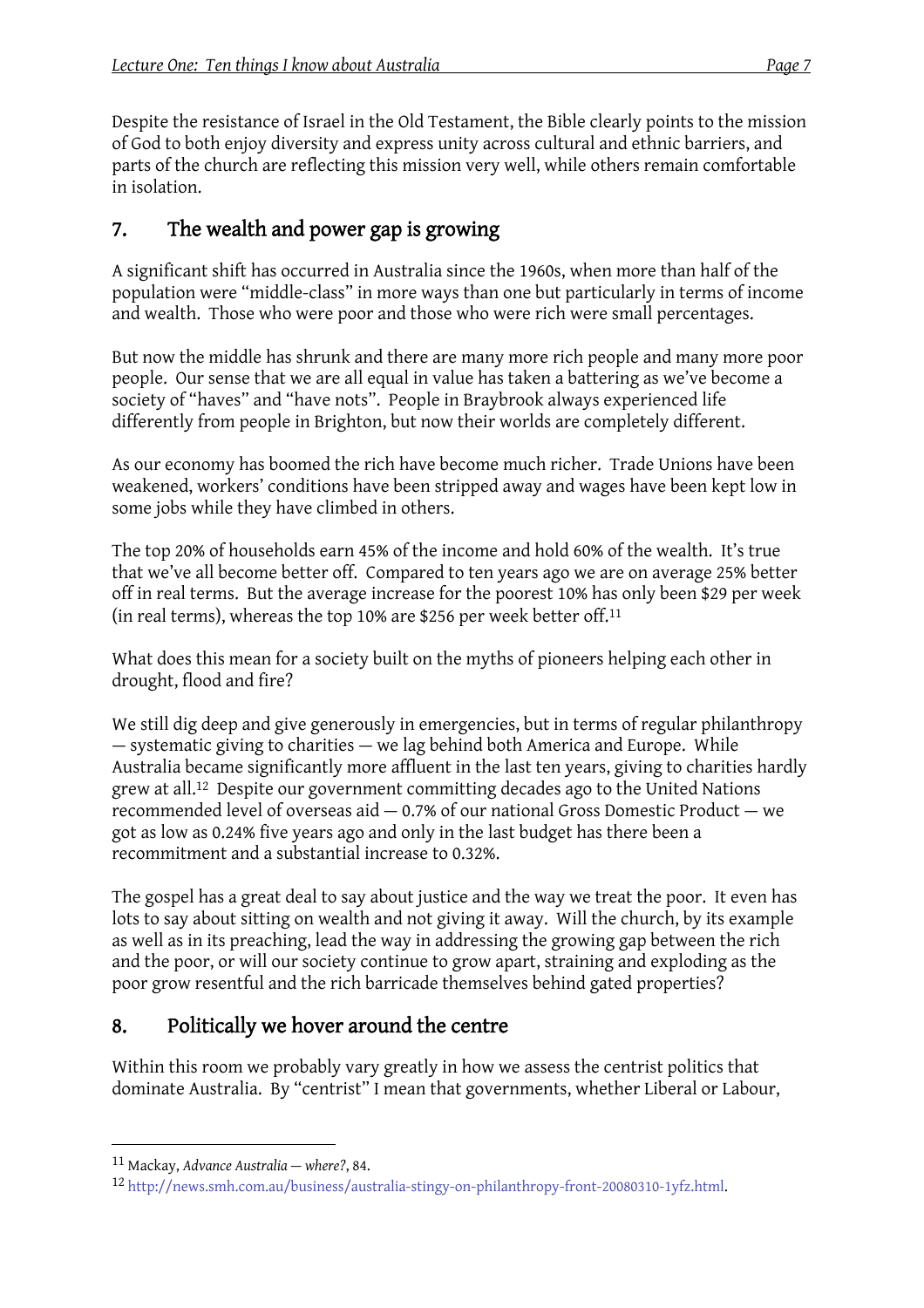don't vary much in policy terms. They tend to play safe and are afraid to launch visionary plans.

Labor governments still fund private schools because the last time a Labor leader spoke out against their privilege he copped heaps and lost the election.

Liberal governments would love to cut welfare allowances but end up guaranteeing that pensions and allowances will keep up with inflation and not lose real value.

Some of us on the right might long for some clear policies that reflect social or economic conservatism. Some of us on the left might long for some clear policies that reflect social or economic progressivism or radicalism. But the way democracy works in Australian society, with its voting system and three or four year terms, favours two main parties which will always appeal to the middle-ground. To some extent they need to keep big companies onside to survive. They also need to stay onside with the establishment, the media and the unions. Does the church figure in this? Do we have moral authority in the democratic debate?

Can Australia ever escape its political captivity? Can it make long-term visionary decisions for the genuine benefit of its citizens or the world, or will it always be dominated by the next ballot box? Could we ever take a stand as New Zealand did, to become a nuclear-free zone, or decide to be non-aligned internationally so that we can act independently as a peacemaker rather than as a minor ally of the US or the United Kingdom? On a not-veryimportant but symbolic issue, when will we shake off our ties with the hereditary monarchy of Britain and become a republic, with our citizens not having to pledge loyalty to someone else's sovereign?

#### 9. We are just bracing for climate change

As I mentioned before, we are caught up in movements which are global rather than national.

On a per capita basis, Australia is the second highest emitter of carbon in the world after the US. Like so many rich nations, our footprint on the earth is huge. The church has been slow to see the importance of caring for creation, but in recent decades Christians have done a lot of reflection on what a right relationship with God's creation might look like.

As Australians scream about rising petrol prices, what will the church say? What does the gospel say about the use of a limited, non-renewable resource such as oil? Indeed, what does the gospel say about over-population, the economics of growth, the view that technology can fix everything? If Australians are to take the church seriously, we will need to see environmental questions as integral to our faith and roll up our sleeves and be part of developing solutions. My family is buying a water tank, putting solar panels on the roof and riding bicycles. "Think globally, act locally" is a relevant slogan here.

Australia is in a dilemma. We hold vast reserves of a dirty fuel — coal — and a moderately harmful fuel — natural gas — as well as a dangerous fuel — uranium. We've become rich by selling what we can dig up, cut down and suck out. Now we're told that these things are bad. It will hurt us to do the right thing by climate change.